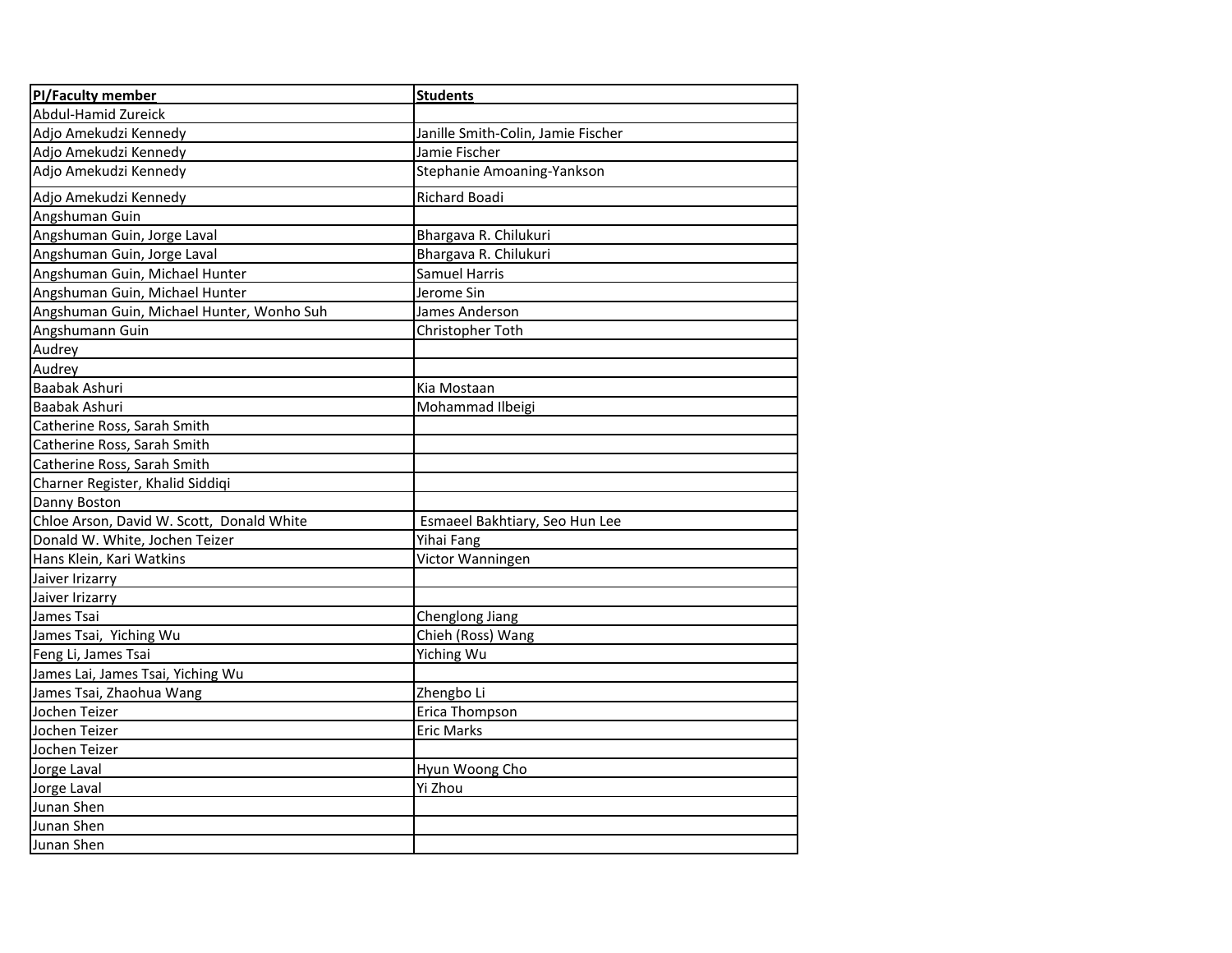| Kari Watkins                                            | Landon Reed                                       |
|---------------------------------------------------------|---------------------------------------------------|
| Kari Watkins, Chris LeDantec                            | Aditi Misra                                       |
| Kari Watkins, Hans Klein                                | James Wong                                        |
| Karl Miller, Robert Warren                              | Jim Stickles                                      |
| Karl Miller, Robert Warren                              | Mike Hooker                                       |
| <b>Kimberly Kurtis</b>                                  | Paul Alvaro                                       |
| Kimberly Kurtis, Larry Jacobs                           | Kevin Arne                                        |
| Lawrence Kahn, Kimberly Kurtis                          | Elizabeth Nadelman, Ahmad Shalan                  |
| Lawrence Kahn, Kimberly Kurtis, Preet Singh             | Lorintz Gleich                                    |
| Richard Fujimoto, Angshuman Guin, Michael Hunter, Jorge | $\mathbf{1}$                                      |
| Laval                                                   |                                                   |
| Mike Dobbins                                            | <b>Guanying Li</b>                                |
| Mike Hunter                                             | Laura Schmitt                                     |
| Mike Hunter                                             | Laura Stahley                                     |
| Mike Hunter                                             | Popa Pratyaska                                    |
| Mike Hunter                                             | Laura Schmitt                                     |
| Mike Hunter                                             | Aaron Greenwood                                   |
| Mike Hunter                                             | Lakshmi Peesapati                                 |
| Mike Rodgers                                            | Alex Samoylov                                     |
| Mike Rodgers                                            | Franklin Gbologah                                 |
| Patrick McCullough                                      | Henry Jordan                                      |
| Patrick McCullough                                      | Chris Johnston, Sudeep Sidhu                      |
| Patrick McCullough, Donn Shilling                       | Chris Johnston                                    |
| Patrick McCullough, Donn Shilling                       |                                                   |
| Randall Guensler, Angshuman Guin, Michael Hunter,       | James Anderson, Kathryn Colberg, Stephanie Zinner |
| Wonho Suh, Jochen Teizer                                |                                                   |
| <b>Randy Guensler</b>                                   | Ann Xu                                            |
| <b>Randy Guensler</b>                                   | Alper Akanser                                     |
| <b>Randy Guensler</b>                                   | Sara Khoeini                                      |
| <b>Randy Guensler</b>                                   | Alice Grossman                                    |
| <b>Randy Guensler</b>                                   | Adnan Sheikh                                      |
| <b>Randy Guensler</b>                                   | Christopher Toth                                  |
| <b>Randy Guensler</b>                                   | <b>Evangelos Palinginis</b>                       |
| <b>Randy Guensler</b>                                   | <b>Felipe Castrillon</b>                          |
| Karen DeMeeter, Stephan A. Durham, Shenell Robinson,    |                                                   |
| <b>Scott Smith</b>                                      |                                                   |
| Sung-Hee (Sonny) Kim, Jidong Yang                       |                                                   |
| Sung-Hee (Sonny) Kim, Jidong Yang                       |                                                   |
| <b>Susan Burns</b>                                      | Hyunwook Choo                                     |
| <b>Susan Burns</b>                                      | Nicole Caruso                                     |
| <b>Susan Burns</b>                                      | Aditya Bhatt                                      |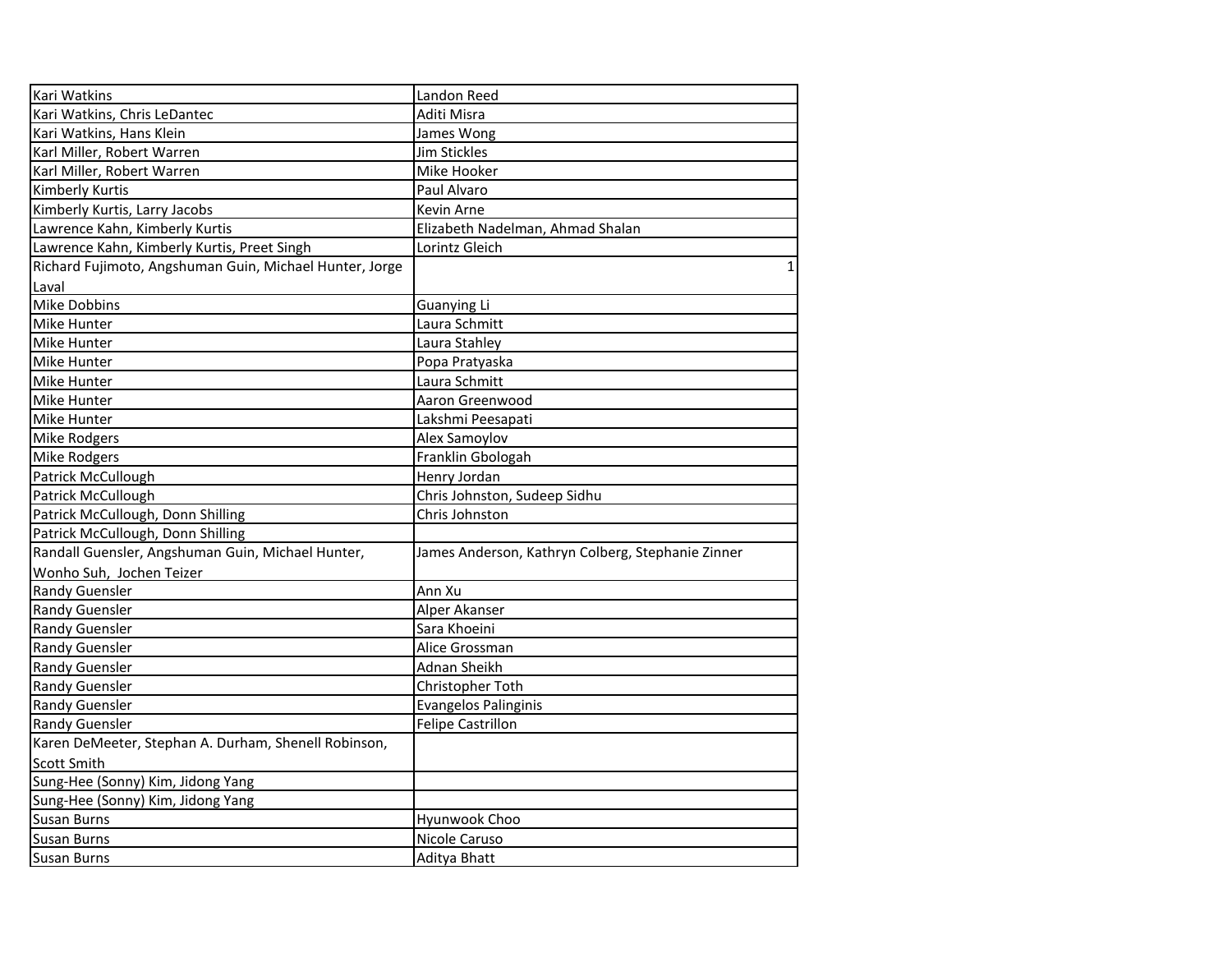| Susan Burns        | Randy Pettyjohn |
|--------------------|-----------------|
| <b>Wayne Daley</b> |                 |
| <b>Wayne Daley</b> |                 |
| <b>Yang Wang</b>   |                 |
| Zhaohua Wang       |                 |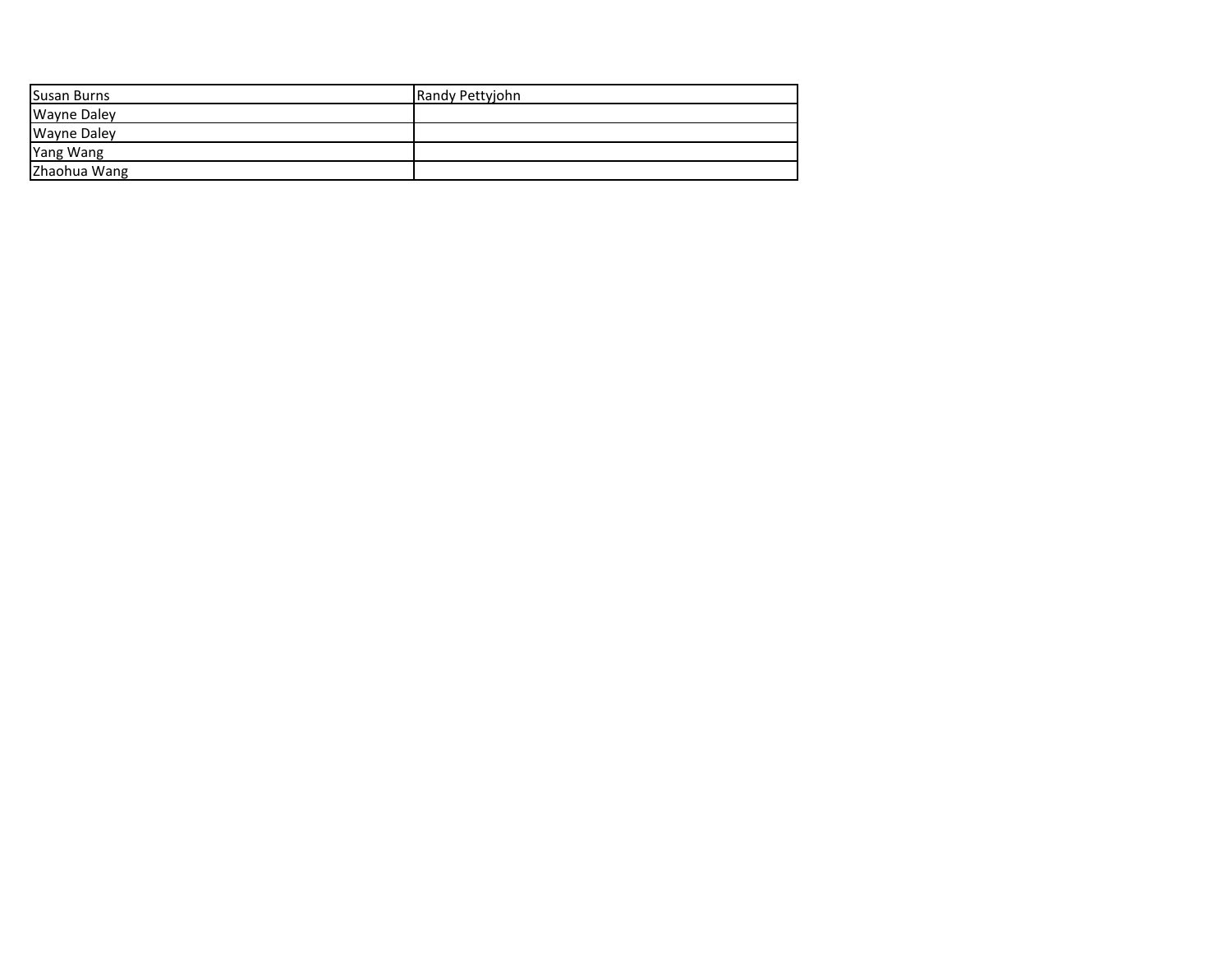| <b>Title</b>                                                                                                                          |
|---------------------------------------------------------------------------------------------------------------------------------------|
| Bridge Repair and Strengthening Study                                                                                                 |
| Evidence-Based Design Applications in Transportation                                                                                  |
| Performance Management in State DOTs: Interactive Self-Diagnostic Tool                                                                |
| A Resiliency Framework for Planning in State Transportation Agencies                                                                  |
| Risk-Based Corridor Asset Management: Applying Multi-Attribute Utility Theory to Manage Multiple Assets                               |
| Integrating Intersection Traffic Signal Data into a Traffic Monitoring Program                                                        |
| Micro-Simulation Based Framework for Freeway Travel-Time Forecasting                                                                  |
| Development of Optimal Ramp Metering Strategies                                                                                       |
| Role of Transtporation Management Associations in Traffic Operations                                                                  |
| Safety Impact of Centerline Rumble Strips                                                                                             |
| Feasibility Study for Using Video Detection System Data to Supplement Automatic Traffic Recorder                                      |
| Effect of Offramp Queues on Mainline Flow                                                                                             |
| <b>GTI</b>                                                                                                                            |
| <b>NCTSPM</b>                                                                                                                         |
| Recommended Guide for Next Generation of Transportation Design Build Procurement and Contracting in the State of Georgia              |
| Empirical Study of Impact of Price Adjustment Clauses (PACs) on Highway Construction Bid                                              |
| <b>SPLOST</b>                                                                                                                         |
| Freight movement, port facilities, and economic competitiveness                                                                       |
| Bringing Freight Components into Statewide and Regional Travel Demand Forecasting                                                     |
| Construction Engineering Inspection Direct Cost Survey                                                                                |
| The Economic Impact of GDOT Highway Expenditures on the State of Georgia                                                              |
| Evaluating the Performance of Guardrail Systems for Installation in Georgia by Driving Through Asphalt Layers                         |
| Best Management Practices for Storage of Historic Metal Truss Bridges                                                                 |
| Comparative Analysis of Intelligent Systems In the Transportation and Energy Sectors                                                  |
| Feasibility Study to Determine the Economic and Operational Benefits of Utilizing Unmanned Aerial Vehicles (UAVs)                     |
| Evaluation of Data Requirements for Computerized Constructability Analysis of Pavement Rehabilitation Projects                        |
| Automatic Pavement Crack Evaluation Using Crack Fundamental Element                                                                   |
| Optimization of Safety on Pavement Preservation Projects                                                                              |
| A New Rutting Measurement Method Using Emerging 3D Line-Laser-Imaging System                                                          |
| Georgia Concrete Pavement Performance and Longevity                                                                                   |
| Critical Assessment of Transverse Crack Patterns of Continuously Reinforced Concrete Pavements on I-85 and I-20 Using 3D Technologies |
| The Importance of Training & Certification for Construction Inspectors                                                                |
| Proximity Sensing Technology for Leading Indicator Data Collection                                                                    |
| Alert devices to protect construction workers from equipment hazards                                                                  |
| Comparative Analysis of Dynamic Pricing Strategies for Managed Lanes                                                                  |
| Propagation and formation of Traffic Oscillation on Freeways                                                                          |
| Performance of Porous European Mix (PEM) Pavements Added with Crumb Rubbers in Dry Process                                            |
| Effect of Cross-Linking Agent on the Properties of Asphalt Rubber                                                                     |
| Asphalt Pavement Weathering System for Asphalt Mixtures                                                                               |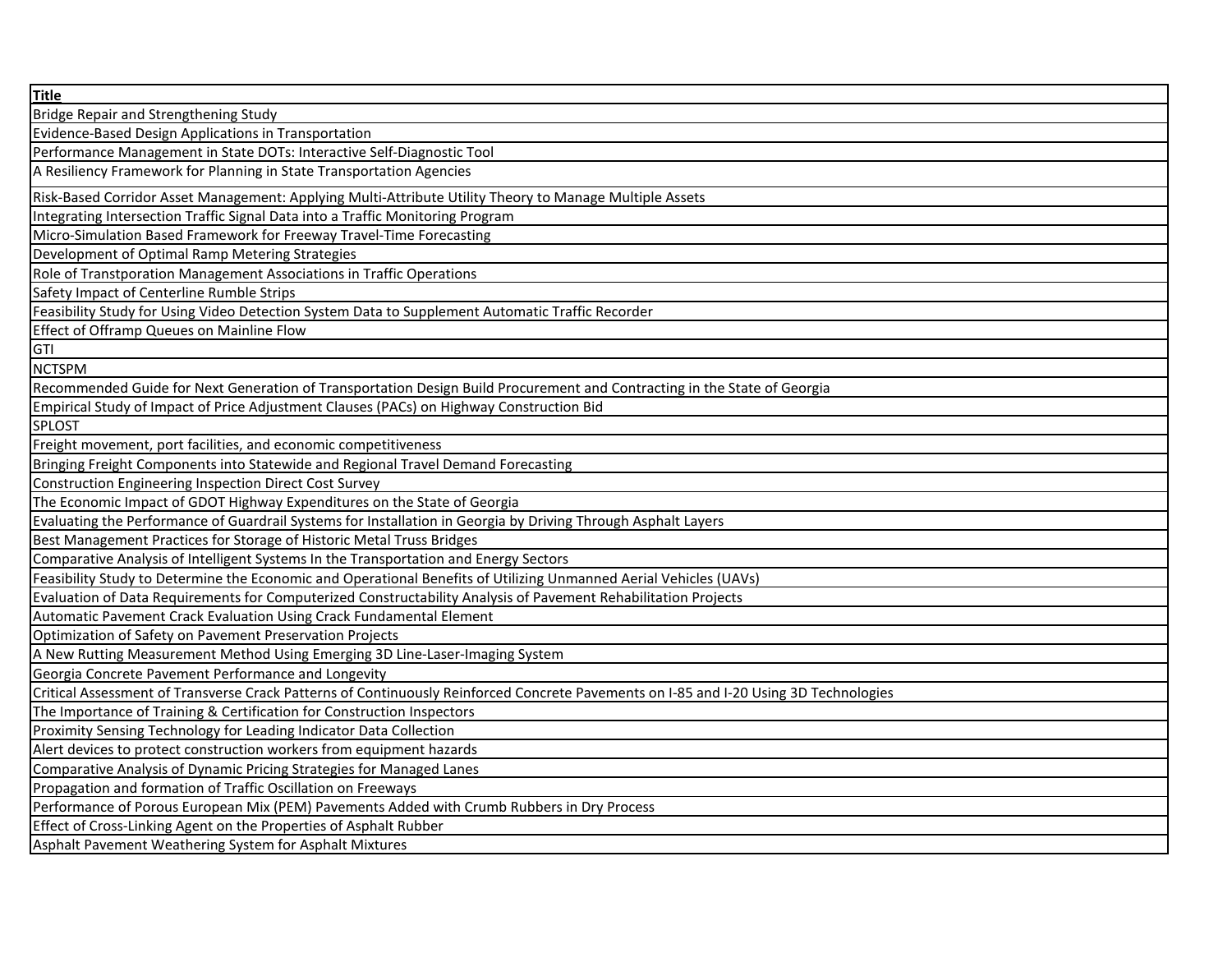Real-time Transit Passenger Information: A Case Study in Standards Development

Cycle Atlanta: Mapping the Ride to a Better Atlanta

Identifying obstacles to traffic management using third-party, GPS-based data

Operational Field Trial of a Retrofitted Fence to Mitigate Deer-Vehicle Collisions

Efficacy of Road Underpasses for Minimizing Bear-Vehicle Collisions on the 4-Lane Section of Georgia 96, Phase 1

Assessment of Sand Quality on Concrete Performance: Examination of Acidic and Sulfate/Sulfide-Bearing Sands

Nondestructive estimation of depth of surface opening cracks in concrete beams

Assessment of Type IL Cements for Transportation Applications

Corrosion-Free Precast Prestressed Concrete Piles Made with Stainless Steel Reinforcement: Construction, Test and Evaluation (Project #11-34)

Real Time Estimation of Arterial Travel Time and Operational Measures through Integration of Real Time Fixed Sensor Data and Simulation

Northside Drive - Transforming a Utilitarian Auto Route into a Grand Transit Boulevard

Calibration of the HCM 2010 Single-lane Roundabout Capacity Equations for Georgia Conditions

Design Exception In-Service Monitoring Program Development

Evaluation of the Effectiveness of Converging Chevron Pavement Markings

Report on Flashing Operations at Malfunctioning Traffic Signals

Workzone Safety

Evaluation of Intersection Countermeasures on High Speed Multi-Lane Facilities

Hot Mix Asphalt Emissions

Evaluation of Roundabout Illumination and Safety

Evaluation of Mowing and Herbicide Programs to Improve Vegetation Management for the Georgia DOT

Evaluation of Ecology of Invasive Weeds in Georgia Roadsides

Establishment of Native Species on Georgia Roadsides

Enhancing Efficacy of Spray Programs for the Georgia DOT

Work-zone Technology Testbed Development

Value Pricing Fellowship Project: Electric Vehicle Daytime Charging Needs

Estimation of Sidewalk Grade and Roughness using Accelerometers on Wheelchairs

Socio-Economic Study on Atlanta I-85 HOV to HOT Conversion

The Use of a Sidewalk Quality Assessment Survey in Developing Sidewalk Ratings

Value of Travel Time Savings: Evidence from Atlanta's I-85 Express Lanes

Analysis of Variables that Affect HOT Speeds on I-85 Express Lanes in Atlanta

Full-Body Occlusion Handling and Density Analysis in Traffic Video-Surveillance Systems

The I-85 HOT Lane's Impact on Atlanta's Commuter Bus and Vanpool Occupancy

Review of GDOT's Organization Evaluation Process by Examining Current Survey and Other State DOT Methods - Phase I

Determination of Coefficient of Thermal Expansion for Portland Cement Concrete Pavements for MEPDG Implementation

Measurements of Dynamic and Resilient Moduli of Roadway Test Sites

Impact of Packing Density, Particle Angularity and Uniformity Coefficient on the Erodibility of Coarse Grained Particles

Optimization of Biofiltration for Highway Stormwater Treatment

Stormwater Controls for Pollutant Removal on GDOT Right of Way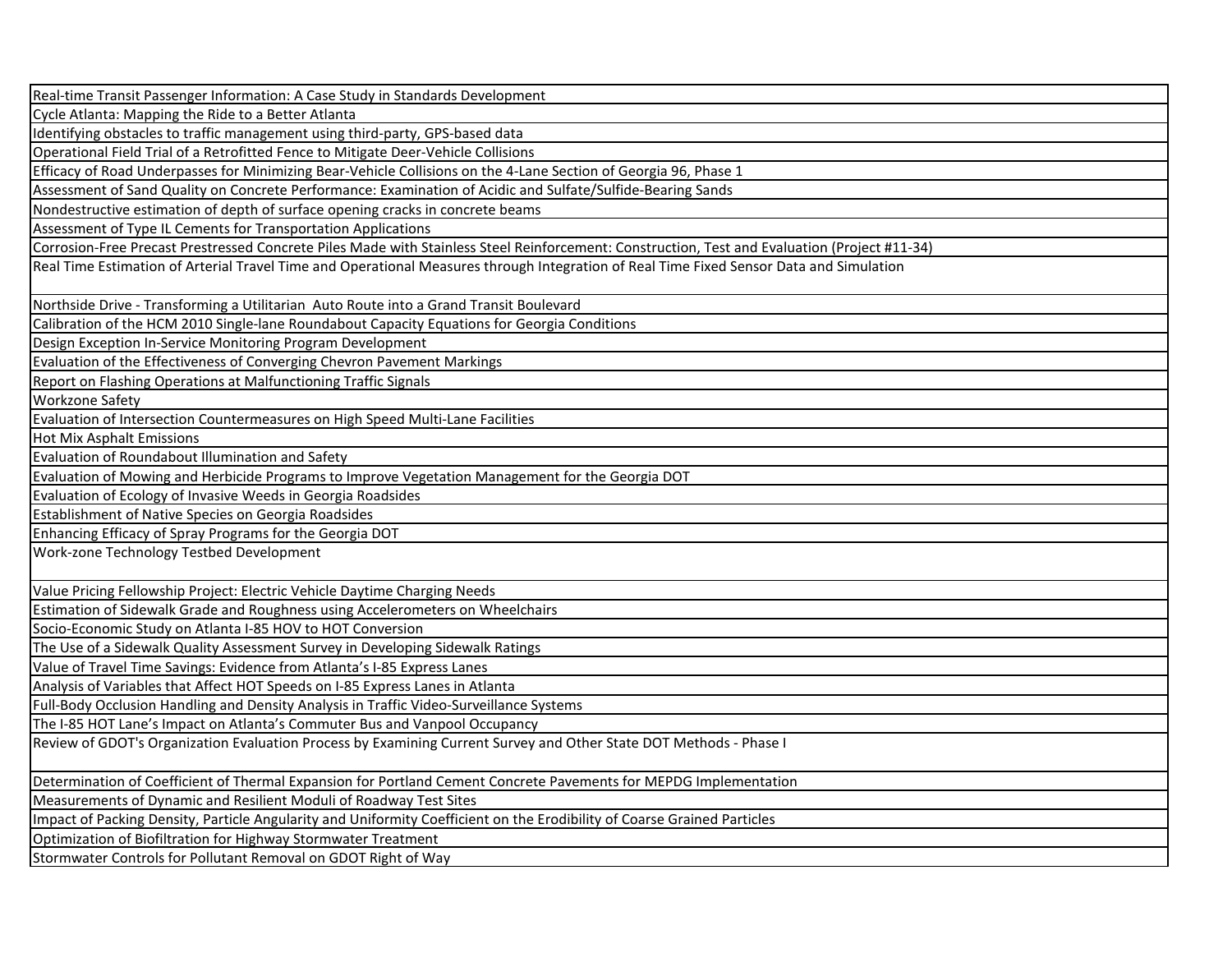Influence of Physical, Chemical and Biological Conditions on the Infiltration Rate of Highway Stormwater Runoff

Occupancy detection for HOV/HOT Operation

Smartphone Sensing to Support Maintenance and Operation of Transportation Assets

Next-Generation Wireless Bridge Weigh-in-Motion (WIM) System Incorporated with Nondestructive Evaluation (NDE) Capability for Transportation Infrastructure Safety

Enhancement of GDOT's Pavement Rehabilitation and Design Processes by Integrating New and Existing Data Sources and Developing Data Analysis and Reporting Procedures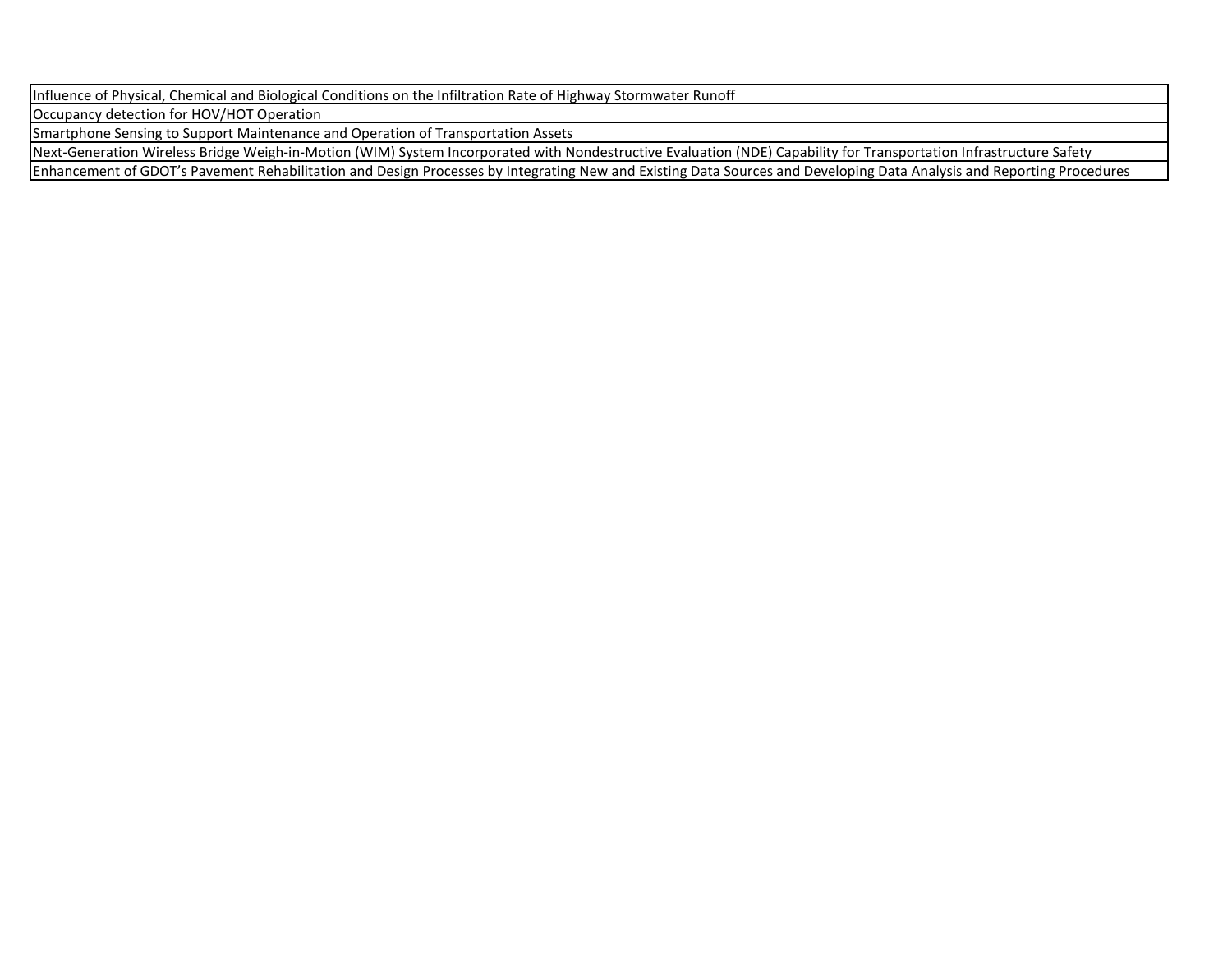| <b>School</b>                      |
|------------------------------------|
| j<br>$\mathbf \zeta$<br>Ī          |
|                                    |
| $\mathbf \zeta$<br>j<br>I          |
| ì<br>Ī<br>Ó                        |
| (<br>ì<br>I                        |
| $\mathbf \zeta$<br>ì<br>I          |
| Ó<br>I<br>j                        |
| $\overline{\phantom{a}}$<br>ì<br>Ī |
| $\overline{\phantom{a}}$<br>Ī<br>ì |
| $\overline{\phantom{a}}$<br>j<br>Ī |
| j<br>$\overline{\phantom{a}}$<br>Ī |
| $\mathbf$<br>j<br>Ī                |
| (<br>I<br>ì                        |
| (<br>Ī<br>ì                        |
| (<br>ì<br>Ī                        |
| (<br>ì<br>Ī                        |
| ٬<br>ì<br>Ī                        |
|                                    |
|                                    |
| .<br>ริโ<br>ŗ<br>ŏ<br>J<br>I       |
| $\mathbf \zeta$<br>ì<br>Ī          |
| j<br>Ó<br>I                        |
| ì<br>I<br>(                        |
| (<br>ì<br>Ī                        |
| $\overline{\phantom{a}}$<br>ì<br>I |
| (<br>ì<br>I                        |
|                                    |
|                                    |
|                                    |
|                                    |
|                                    |
| (<br>ì<br>I                        |
| (<br>ì<br>Ī                        |
| j<br>Ó<br>I                        |
| (<br>j<br>I                        |
| (<br>ì<br>I                        |
|                                    |
|                                    |
|                                    |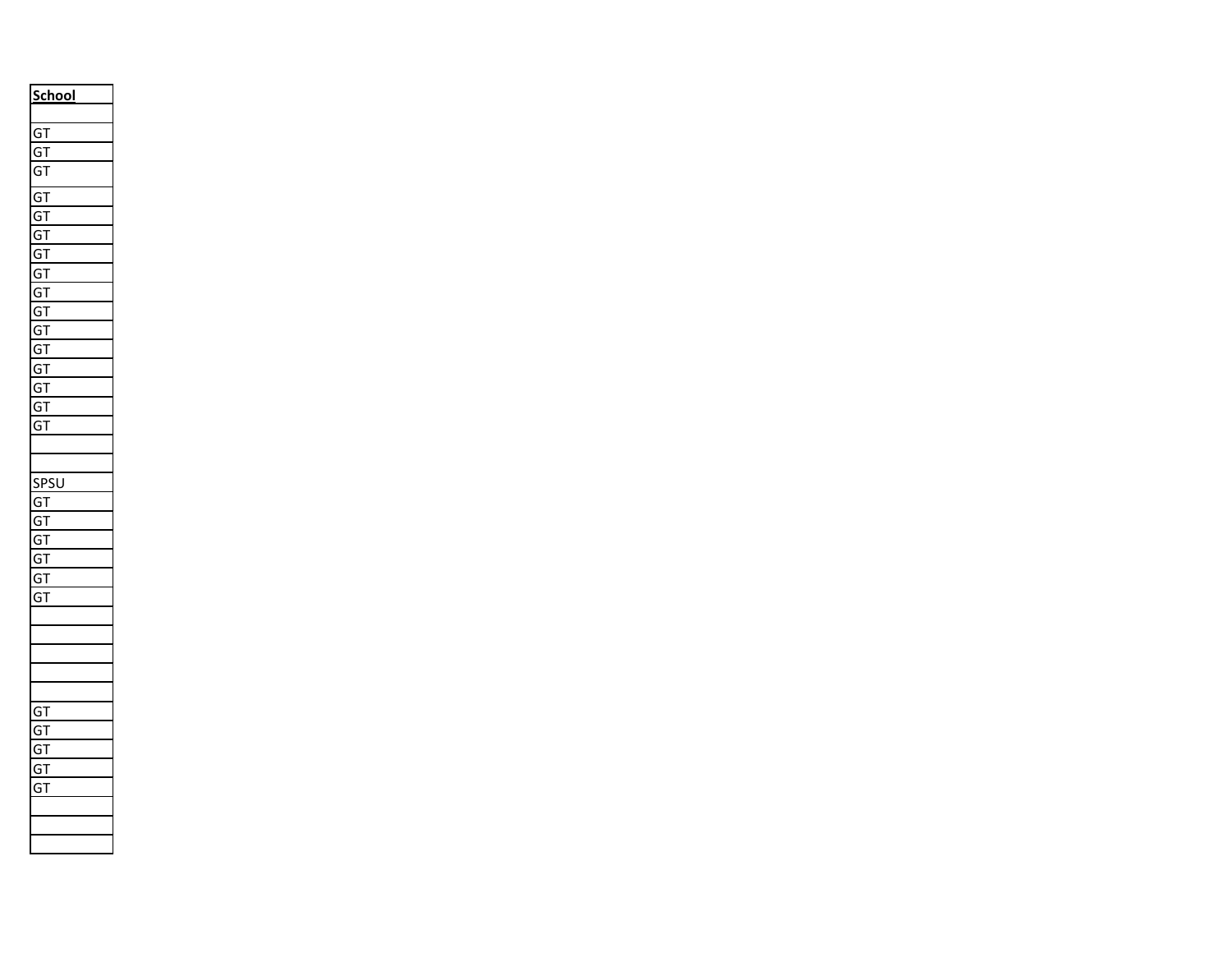| $G$ T                        |
|------------------------------|
| <u>G</u><br>Ţ                |
| (<br>J.<br>I                 |
| J<br>ι<br>à                  |
| ι<br>JG,                     |
| GT                           |
| G<br>Ţ                       |
| O<br>T<br>j                  |
| C<br>ì<br>Ţ                  |
| G<br>T                       |
|                              |
| G<br>T                       |
| C<br>ĭ<br>Ţ                  |
| C<br>T<br>j                  |
| G<br>Ţ<br>j                  |
| G.<br>T                      |
| G<br>Ţ                       |
| c<br>$\mathbf{r}$            |
| C<br>ĵТ                      |
| GT                           |
| l<br>JG                      |
| UG                           |
| l<br>JC<br>j                 |
| U<br>j,                      |
| G<br>T                       |
|                              |
| GT                           |
| G<br>T                       |
| C<br>Ţ<br>j                  |
| Ţ<br>G<br>j                  |
| G<br>Ţ                       |
| T<br>C<br>j                  |
| G<br>T                       |
| O<br>Ĵ<br>I                  |
| UGA                          |
| .<br>Sl<br>X<br>$\mathbf{I}$ |
| J                            |
|                              |
| G<br>Ţ                       |
| $\ddot{\varsigma}$<br>I<br>j |
| C<br>j<br>T                  |